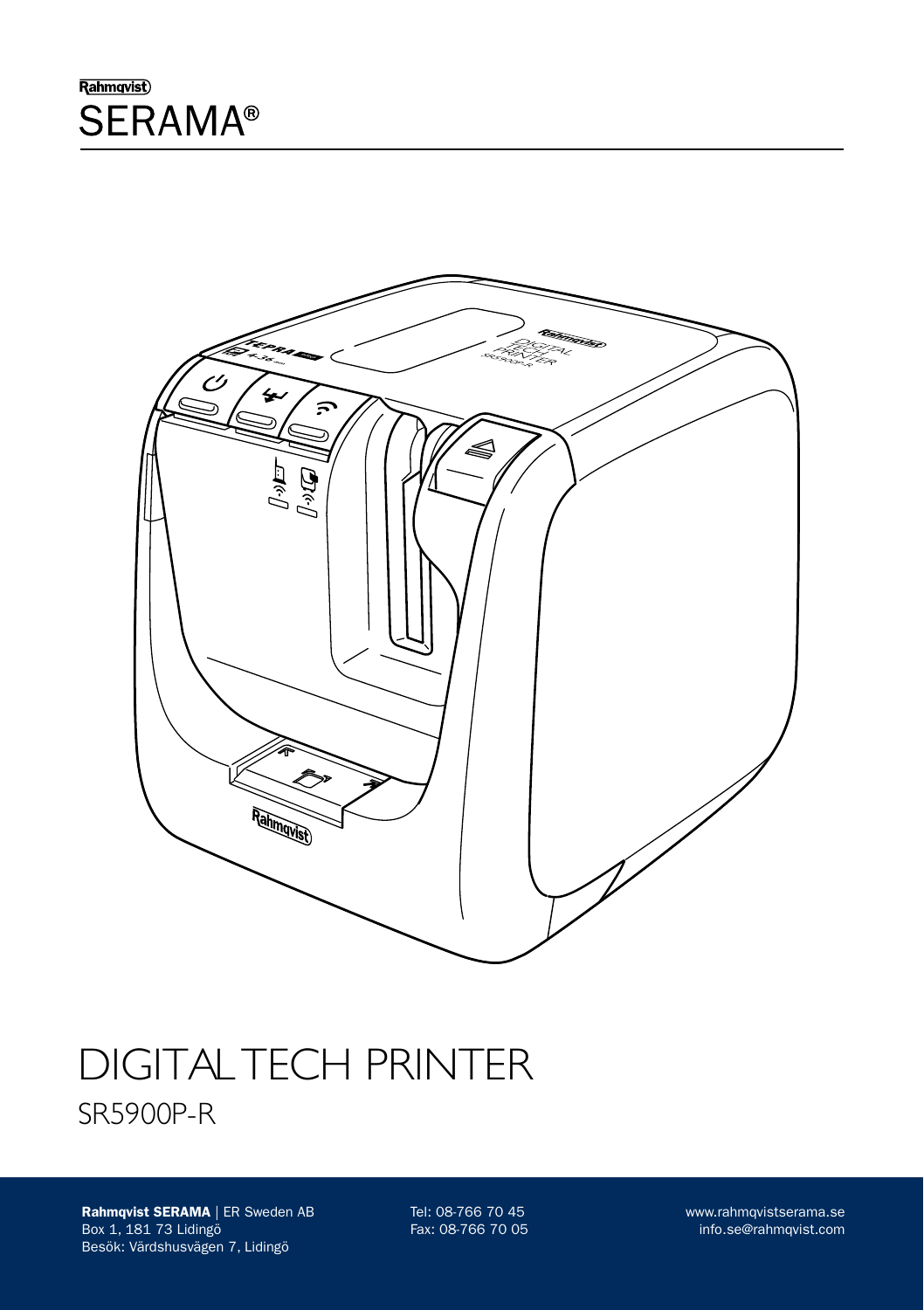## Thank you for choosing a label printer from Serama!

Brief instructions for how to quickly get started are provided below. For a more detailed description please see the manual.

You use the label printer via an app for an iPhone/iPad or through software that you install on your PC using the enclosed CD or USB flash drive.





5. Print machine data by pressing and holding the WiFi button for 5 seconds.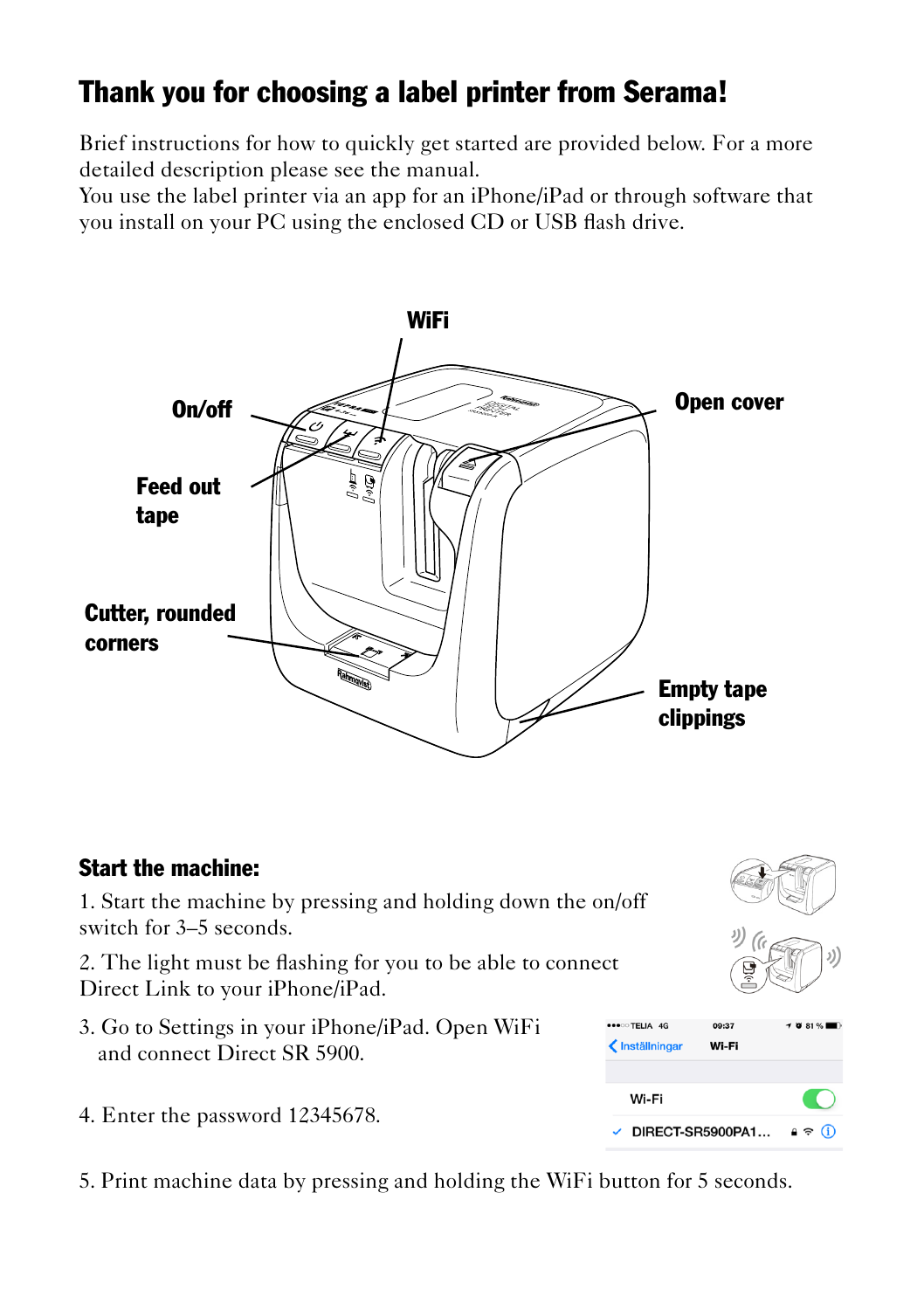#### iPhone/iPad

Go to the App Store and download the app called *Tepra Link*



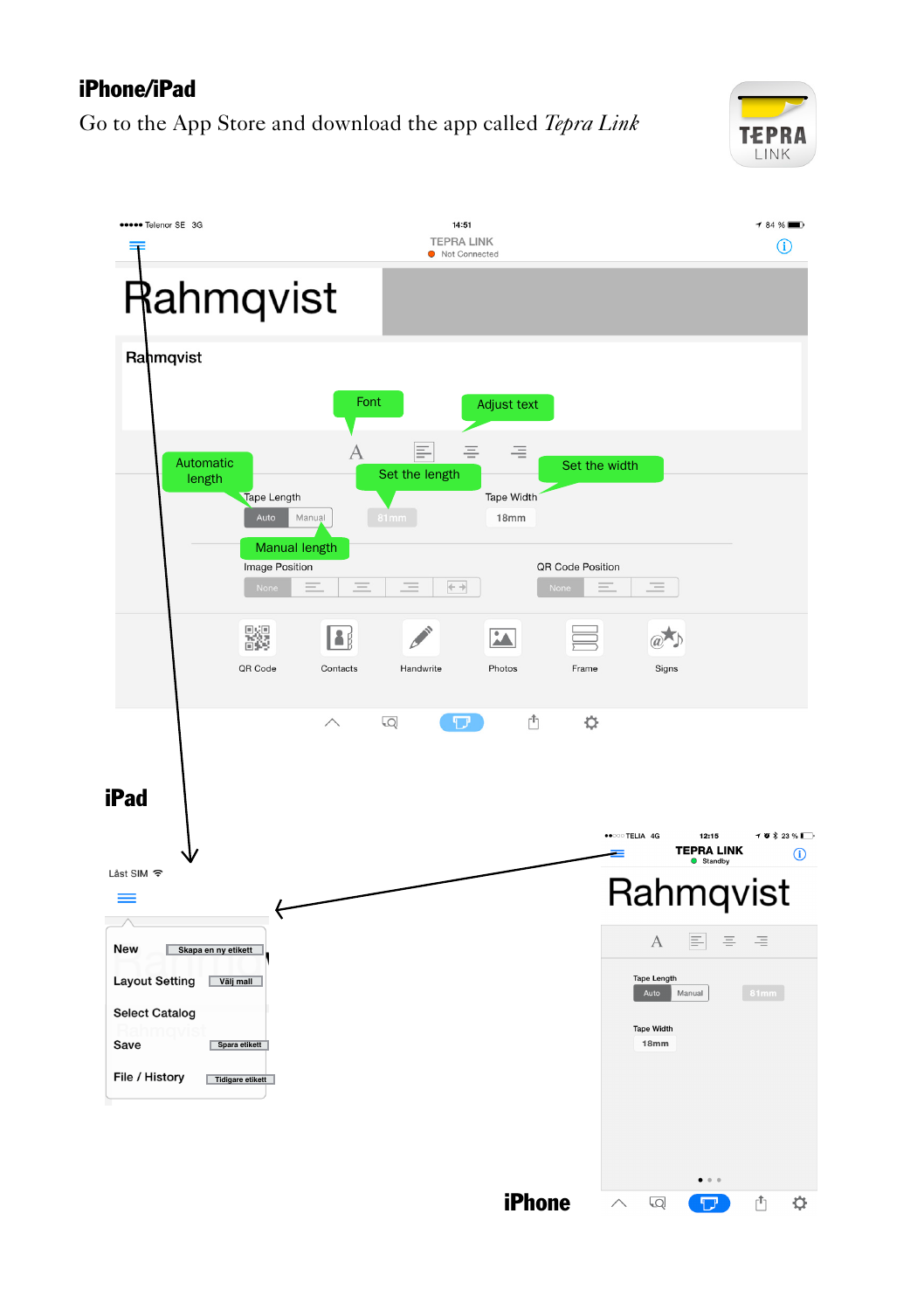#### PC

You can also use the label printer via your PC with the software that is delivered with the machine. Use the enclosed CD or USB flash drive and follow the instructions.



Dialog box for creating a new label Dialog box for printing a label

IT Do Not Disnley This Dialog at Sterlu

 $OK$  Cancel

 $\begin{tabular}{|c|c|c|c|c|} \hline & OK & \begin{tabular}{|c|c|c|c|} \hline & Carced & \end{tabular} & Help & \end{tabular}$